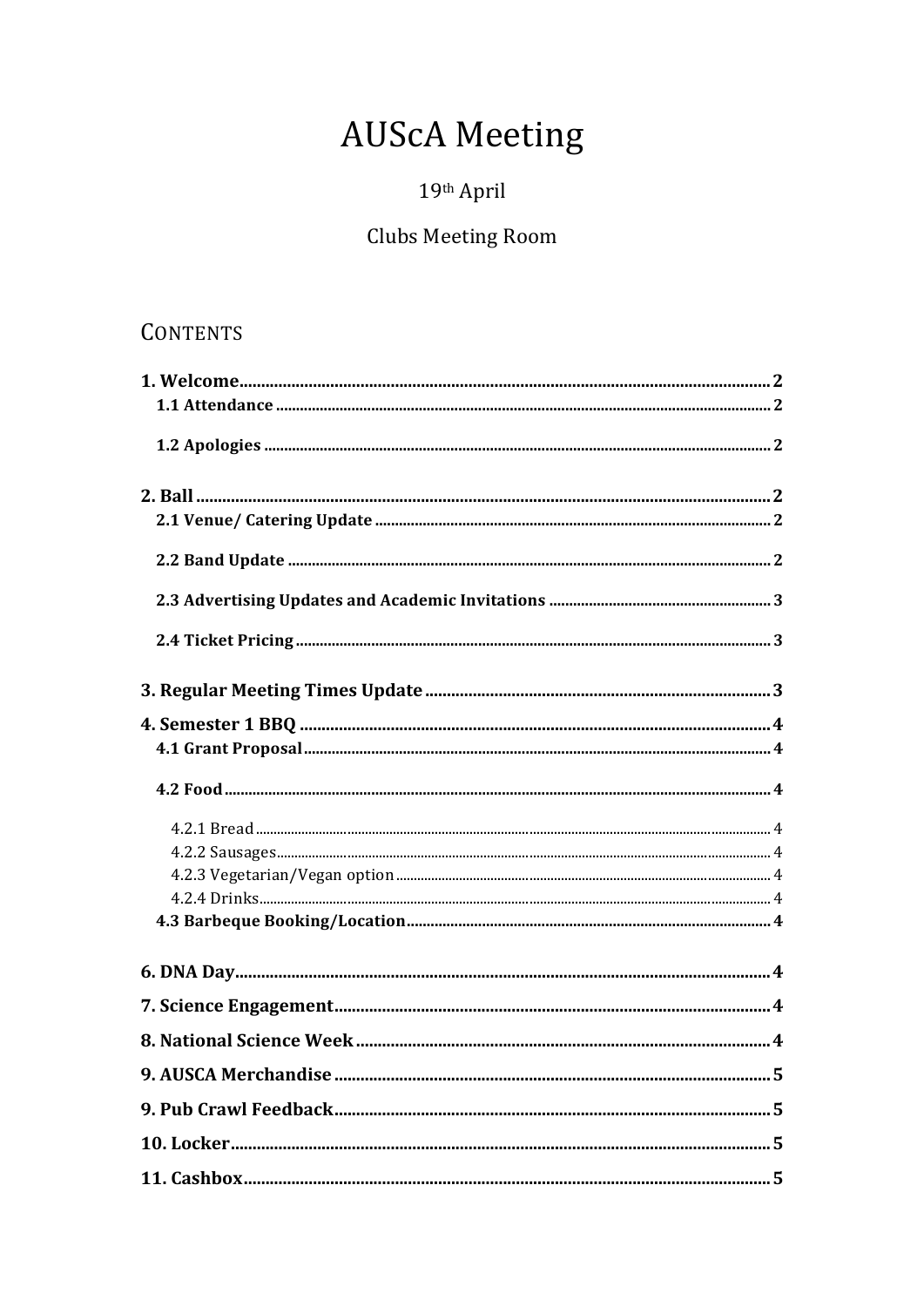## 1. WELCOME

#### 1.1 ATTENDANCE

Urwah Nawaz, Emi Shutz., Catisha Coburn, Joshua Chey, Taylor Thomson-Caruso, Khalia Primer, Brittany Howell, Kirsten Smith, Ellen Swan, Michael Capoccia, Nathan Eden, Sarah Ishak, Ben Geytenbeek, Arthur Yeow

#### 1.2 APOLOGIES

Kimberly McLean, Lauren Fuge, Karl Asmussen, Nibir Chowdhury

## 2. BALL

### 2.1 VENUE/ CATERING UPDATE

Emi has booked the Ayers House, and tickets went on sale on Monday  $18<sup>th</sup>$  April as per the previous minutes. Currently this includes a three-course meal of entre, main and dessert. Dietary requirements can be catered for at no added cost.

The venue has given AUSCA the following deadlines:

- May  $6<sup>th</sup>$  (4 weeks prior to the event)- seating allocations
- May  $24<sup>th</sup>$  (10 days prior to the event)- event details including speech times, starting time, timing for meals, menu options, approximate numbers, etc
- May  $31^{st}$  (4 days prior to the event)- Confirm final number of people and dietary requirements

Closer to the date, a meeting will be organised with our correspondent from Ayers House Amie in order to finalise the details.

Urwah suggested that we could omit dessert (and save money) and instead serve a AUSCA 125<sup>th</sup> Anniversary themed cake. This would feed 170 people and cost approximately \$200 (at discount). Emi is to ask about possible discounts for this and also if there would be any fee for bringing a cake.

#### 2.2 BAND UPDATE

The current plan is to have two hours of classical style music from 7-9pm, then to hire a DJ from 9 until 11:30pm. This decision was made under the assumption that people would be staying at the ball until at least 11pm. An hour would be set aside for speeches and similar.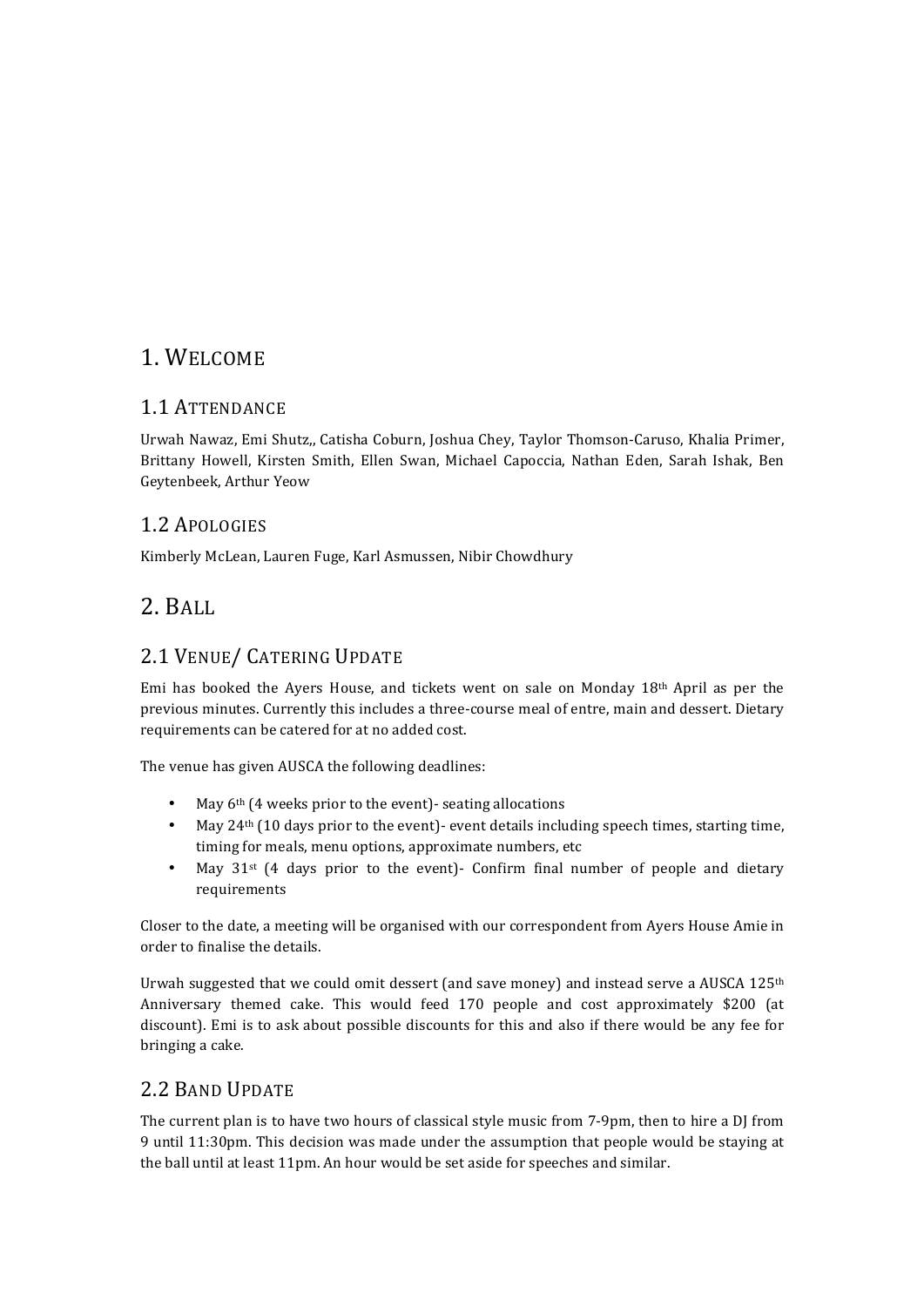Of the three string quartets from the conservatory asked about performing at the ball by Brittany, two responded, and only one was within the budget for the ball. This cost \$600 for the first hour, and \$300 for every additional hour. Under the current plan this would cost \$900. Alternatively, if a grand piano is available at Ayers House, classical piano music could be played instead. This would be a cheaper option, as it would mean hiring a smaller group of people. Finally, a CD of classical music could be used, as a much cheaper option, however this was decided as not suiting the atmosphere that we are trying to create for the ball. Emi is to email Ayers House regarding what/whether we need to feed the band members.

Urwah has found a DJ to perform at the ball. For four hours minimum he charges  $$100$  per hour, however this could be negotiated to a higher fee for fewer hours. Additionally he will also bring his own equipment.

Based on the timings of the string quartet and the DJ, the speeches will be made prior to dessert, with the DJ playing during and after the dessert. This will also allow time for a ceremonial cake cutting and similar.

#### 2.3 ADVERTISING UPDATES AND ACADEMIC INVITATIONS

Last week, and on Monday, emails were sent and Facebook posts were made regarding the poll. The post will also be "boosted" on Facebook at a fee of approximately \$3 for the next few days. A number of tickets have already been sold.

To increase publicity of the event, the ball will be advertised during the first week back at uni (Week 7) in first year lectures. Parallel advertising will continue on the Facebook website, with various facts related to the 125<sup>th</sup> Anniversary of AUSCA will be displayed along with a link to the science ball. An updated flyer will be posted to the Instagram page indicating that tickets are currently on sale.

A personal invitation based on the current flyer will be sent to our speaker Velta to cordially invite her to the ball. A ticket price will also be added since she has insisted on paying for her ticket. This price was not determined.

Invitation to other academics will also be sent out. A list of who to invite (based on past interest in AUSCA and similar) will be compiled by the following committee members who are affiliated in that discipline:

- Physics Ben
- Chemistry- Emi
- Molecular Biology Sarah and Kirsten
- Environmental Biology- Brittany (to ask friends)
- Geology Karl

#### 2.4 TICKET PRICING

Ticket prices are currently \$75 for members during the early bird special and \$80 after. The number of early bird tickets is capped at 70. Non members and academics pay a flat rate of \$100.

## 3. REGULAR MEETING TIMES UPDATE

The regular meeting time was set at Tuesday 6:00 PM. Meetings will be held every other week, although some will likely be cancelled if there is not enough to organise, or everything could be organised via the Facebook group.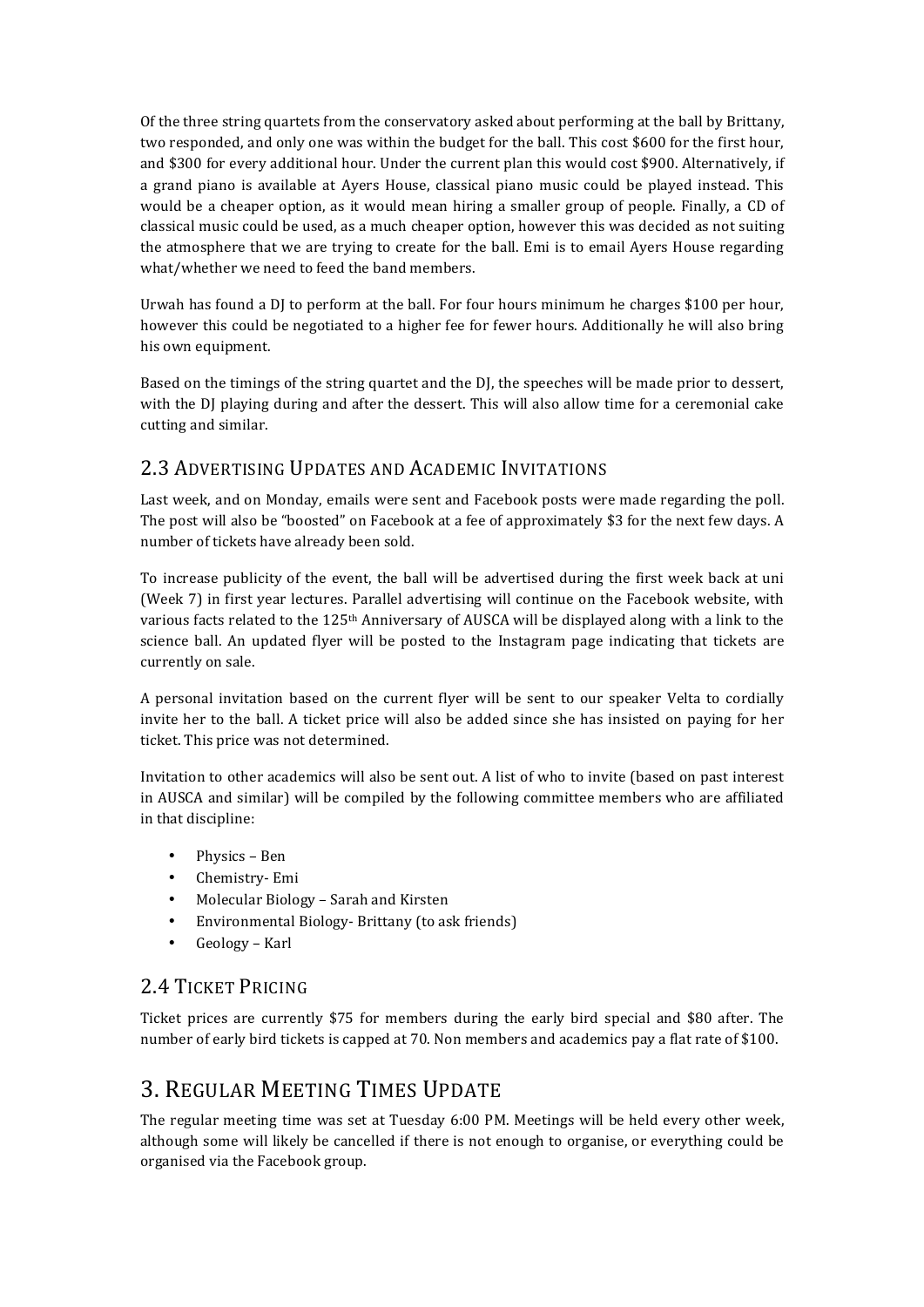## 4. SEMESTER 1 BBQ

The Semester 1 BBQ time has been changed to Friday of week 9 (May 13<sup>th</sup>), as the Engineering Society BBQ is on during week 7.

#### 4.1 GRANT PROPOSAL

The grant proposal for the BBQ is due to be submitted on the  $29<sup>th</sup>$  April. This will be organised by Kim.

#### 4.2 FOOD

#### 4.2.1 BREAD

Since every year AUSCA has always run out of bread at BBOs, 30 loaves instead of 25 will be purchased this year.

#### 4.2.2 SAUSAGES

30 kg of sausages will be bought, and sold at \$2 for non-members and free for members. It should be noted for the future that BBQs held at 'Meet and Greets' only require around 20 kg of sausages.

#### 4.2.3 VEGETARIAN/VEGAN OPTION

The vegetarian and vegan option will be roasted capsicum served on skewers. Both will need to be purchased. This case also be supplemented with onion, also provided. They will be the same price as the sausages.

Based on current stocks in AUSCA storage, mustard needs to be bought, but we have a good supply of oil, tomato sauce, BBQ sauce, paper towels and serviettes.

#### 4.2.4 DRINKS

Soft drinks will be sold to everyone at \$1 per can.

#### 4.3 BARBEQUE BOOKING/LOCATION

The Math Laws will be the location of the BBQ and will be booked by Urwah. Karl will be asked to hire the geology BBQ.

### 6. DNA DAY

Unfortunately DNA Day is held the same day as ANZAC day and so it was not considered appropriate to celebrate with a Facebook post on the actual day. Instead, a post will be made on the Sunday beforehand, letting people know about it as well as giving various DNA facts.

### **7. SCIENCE ENGAGEMENT**

To receive a grant for Science Engagement (Day?), a grant proposal detailing what event/stall we have planned would have to be made. Taking into account that the grant proposal deadline is relatively soon and that the event would require a lot work and manpower during second semester, it was decided that it would be too hard to organise.

## 8. NATIONAL SCIENCE WEEK

For National Science Week, our events will be DNA themed. The BeerNA shirts from last year's pub crawl will be reused for the event, and DNA facts will be written all over the university with